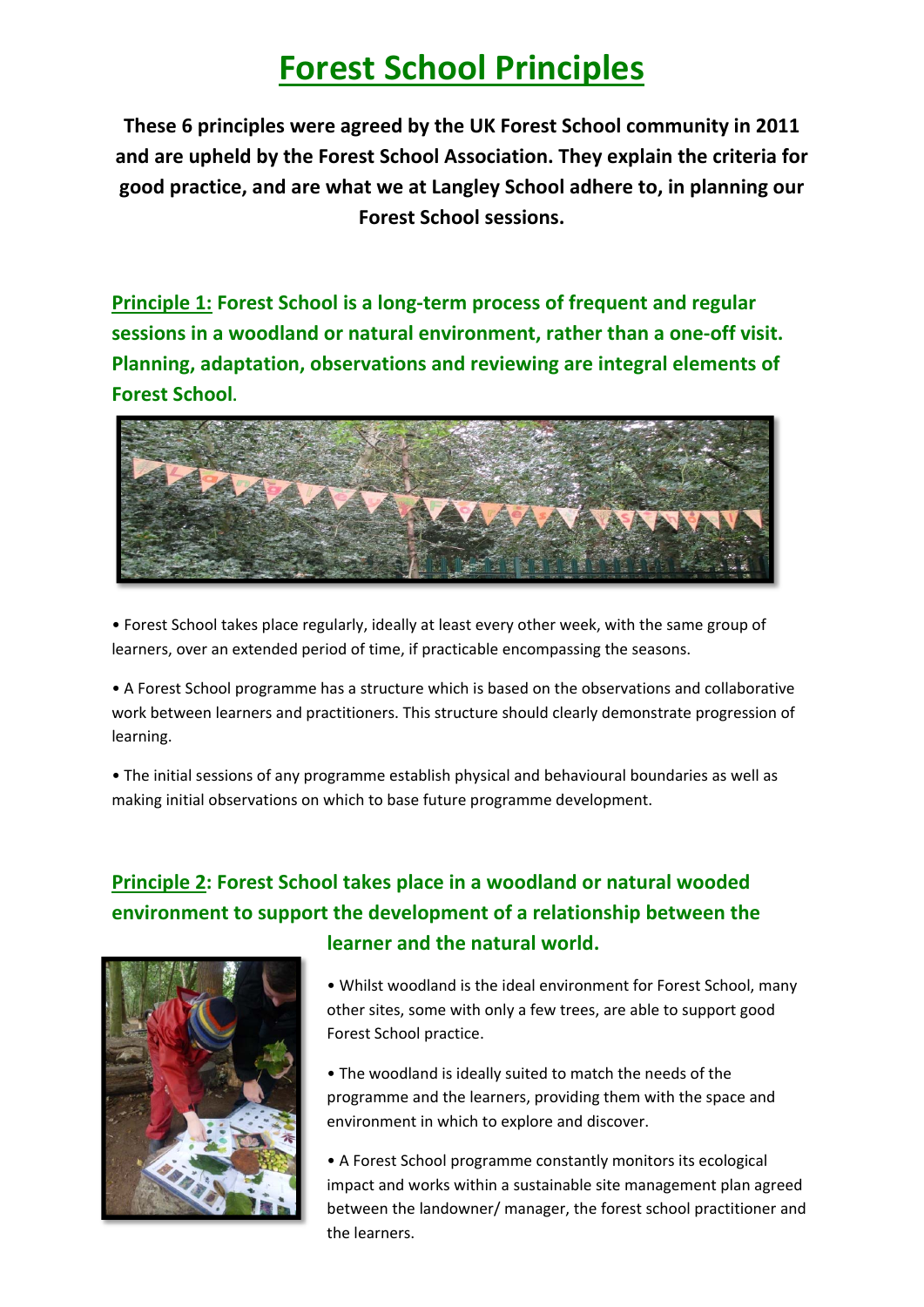• Forest School aims to foster a relationship with nature through regular personal experiences in order to develop long-term, environmentally sustainable attitudes and practices in staff, learners and the wider community.

• Forest School uses natural resources for inspiration, to enable ideas and to encourage intrinsic motivation.

## **Principle 3: Forest School aims to promote the holistic development of all those involved, fostering resilient, confident, independent and creative learners**



• Where appropriate, the Forest School leader will aim to link experiences at Forest School to home, work and /or school education

• Forest School programmes aim to develop, where appropriate, the physical, social, cognitive, linguistic, emotional, social and spiritual aspects of the learner.

### **Principle 4: Forest School offers learners the opportunity to take supported risks appropriate to the environment and to themselves.**

• Forest School opportunities are designed to build on an individual's innate motivation, positive attitudes and/or interests.

• Forest School uses tools and fires only where deemed appropriate to the learners, and dependent on completion of a baseline risk assessment.

• Any Forest School experience follows a Risk–Benefit process managed jointly by the practitioner and learner that is tailored to the developmental stage of the learner.



## **Principle 5: Forest School is run by qualified Forest School practitioners who continuously maintain and develop their professional practice.**

• Forest School is led by qualified Forest School practitioners, who are required to hold a minimum of an accredited Level 3 Forest School qualification.

• There is a high ratio of practitioner/adults to learners.

• Practitioners and adults regularly helping at Forest School are subject to relevant checks into their suitability to have prolonged contact with children, young people and vulnerable people.